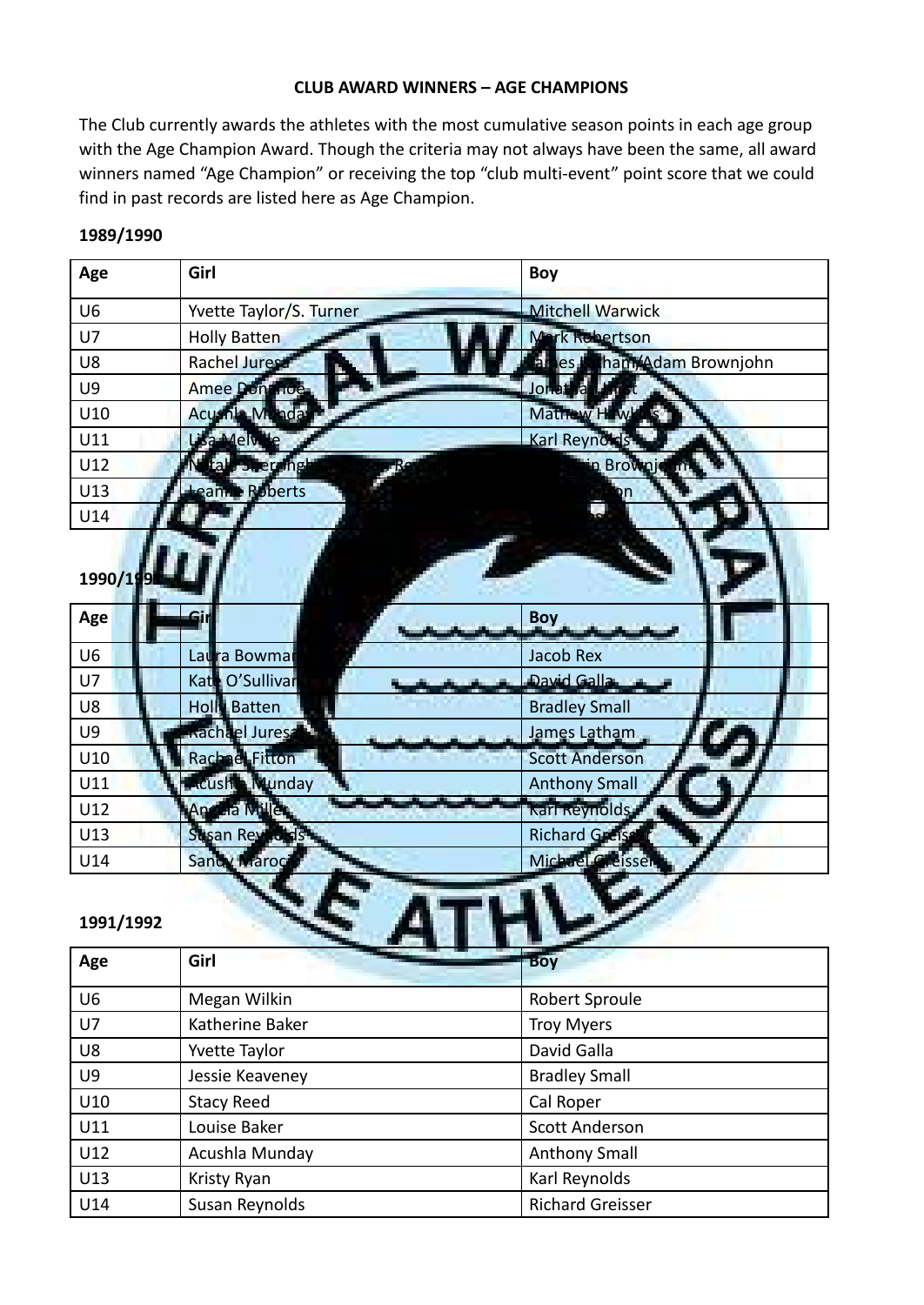| 14 E | ---<br>$\mathbf{a}$<br>ocik<br>iviar<br>sandy | ireisser<br>M.<br>$   -$<br>.iidel |
|------|-----------------------------------------------|------------------------------------|

| Age            | Girl                           | <b>Boy</b>                       |
|----------------|--------------------------------|----------------------------------|
| U <sub>6</sub> | Larelle Roper                  | <b>Trenten Reilly</b>            |
| U7             | Maree Brown                    | Robert Sproule                   |
| U8             | Michelle O'Connor              | Jonathan Small/Christopher Brown |
| <b>U9</b>      | Amanda Sherringham             | <b>David Galla</b>               |
| U10            | Jessie Keaveney                | <b>Bradley Small</b>             |
| U11            | Vanessa Johnson                | $\overline{a}$<br>Rop            |
| U12            | Louise Baker                   |                                  |
| U13            | Eve Smith                      | Anthony                          |
| U14            | Kristy R                       | Karl Reymold                     |
| U15            | evnold<br>an                   | rd Greist                        |
| 1993/199       |                                |                                  |
| Age            |                                |                                  |
| U <sub>6</sub> | D'Malley<br>TVT.               | G. Platter                       |
| U7             | <b>Larelle Roper</b>           | Trenten Reilly                   |
| U8             | <b>Repecca Daly</b>            | Daniel Laczkowski                |
| U9             | Michelle O'Cor                 | <b>Gavin French</b>              |
| U10            | Amanda Sherri<br>$\mathsf{Im}$ | S. Appleton                      |
| U11            | Anastasia Compi                | <b>Matthew Biggins</b>           |
| U12            | Vanessa John                   | Cal Roper                        |
| U13            | <b>Watts</b>                   | <b>Peter Waters</b>              |
| U14            | M. Pomon                       | R. Haggerty                      |
| U15            | <b>Cristy Ryan</b>             | Karl Reynold                     |
| 1994/1995      |                                |                                  |

| Age            | Girl               | <b>The Company's Company</b> |
|----------------|--------------------|------------------------------|
| U <sub>6</sub> | Jade Roughan       | <b>Timothy Bishop</b>        |
| U <sub>7</sub> | Belinda Speziale   | <b>Mitchell Knox</b>         |
| U <sub>8</sub> | Ashley Buncher     | <b>Mitchell Bailey</b>       |
| U <sub>9</sub> | Rebecca Daly       | Ryan Hardey                  |
| U10            | Victoria Wilcox    | Gavin French                 |
| U11            | Amy Nelson         | <b>Cameron Mitchell</b>      |
| U12            | Anastasia Comninos | <b>Matthew Biggins</b>       |
| U13            | Vanessa Back       | Jay Horne                    |
| U14            | Rebecca Rule       | <b>Peter Waters</b>          |
| U15            | Alecia Bramwell    | $\overline{\phantom{a}}$     |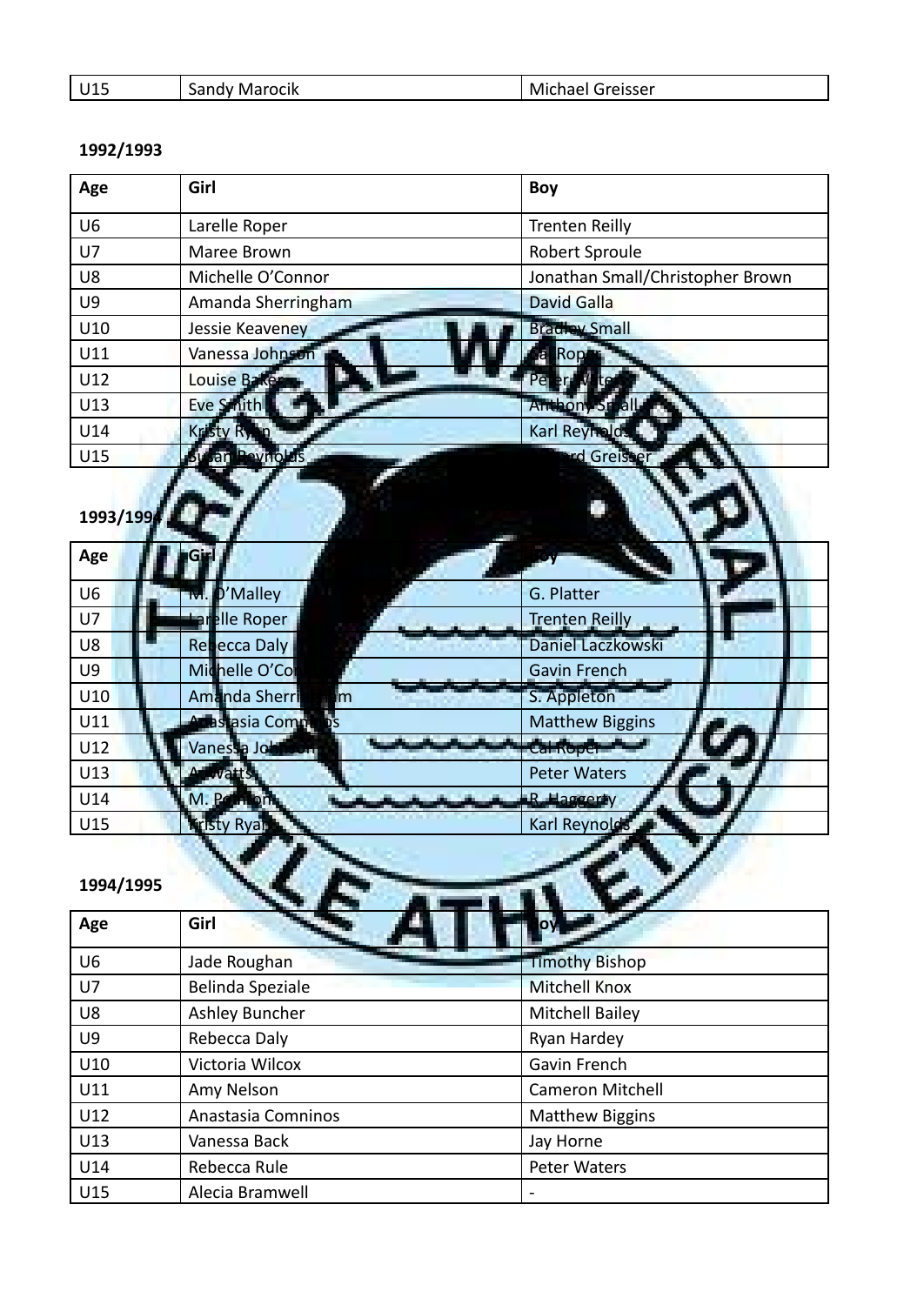| Age            | Girl                             | Boy                        |
|----------------|----------------------------------|----------------------------|
| U <sub>6</sub> | <b>Tiffany Massey</b>            | E. Knowles                 |
| U7             | Jade Roughan                     | Alex Kobier                |
| U8             | Lauren Sturgess                  | Mitchell Knox              |
| U <sub>9</sub> | Emma Pracy                       | <b>Brodie Buchal</b>       |
| U10            | Rebecca Daly                     | Ryan Hardey                |
| U11            | Victoria Wilcox                  | <b>Gavin French</b>        |
| U12            | E. Taylor                        | <b>R. Kirwin/L. Feeney</b> |
| U13            | Jessie Keaveney/Anastasia Comnin | tthew Biggins              |
| U14            | L. O'Neill                       | mee <sup>-</sup>           |
| U15            | Rebecca R                        | -Peter-                    |

# 1996/1997 (U6 was no longer awarded in this year)

| U <sub>6</sub>                                            |  |
|-----------------------------------------------------------|--|
| <b>Sac</b><br>U7<br>y Massey<br><b>Like Carried</b>       |  |
| de Roughan<br>Cameron Watson<br>U8                        |  |
| Lauren Sturges<br><b>Mitchell Knox</b><br>U <sub>9</sub>  |  |
| <b>Brodie Buchal Pro</b><br>U10<br>Em <sub>ma Pracy</sub> |  |
| U11<br><b>Redecca Daly</b><br><b>Ryan Hardey</b>          |  |
| U12<br><b>Victoria Wilcox</b><br><b>Leavin Franch de</b>  |  |
| U13<br>Yvette Taylor<br><b>Robert Blackley</b>            |  |
| Katie Schmidt<br>U14<br>Tim Elbra                         |  |
| U15<br>turgess<br>James Latham<br>Emme                    |  |

فالمتعاهد

## **1997/1998**

| Age | Girl                        | <b>Bow</b>           |
|-----|-----------------------------|----------------------|
| U7  | Alyce Donoghue/Alexandra Le | la den Dr            |
| U8  | Tiffany Massey              | urt Devetak          |
| U9  | Jade Roughan                | <b>Justin Sopp</b>   |
| U10 | Jessica Polglase            | <b>Mitchell Knox</b> |
| U11 | Kiri Hargreaves             | Chris Koelma         |
| U12 | Rebecca Daly                | Daniel Laczkowski    |
| U13 | Victoria Wilcox             | Gavin French         |
| U14 | Yvette Taylor               | <b>Brad Warner</b>   |
| U15 | Anastasia Comninos          | Scott McKeon         |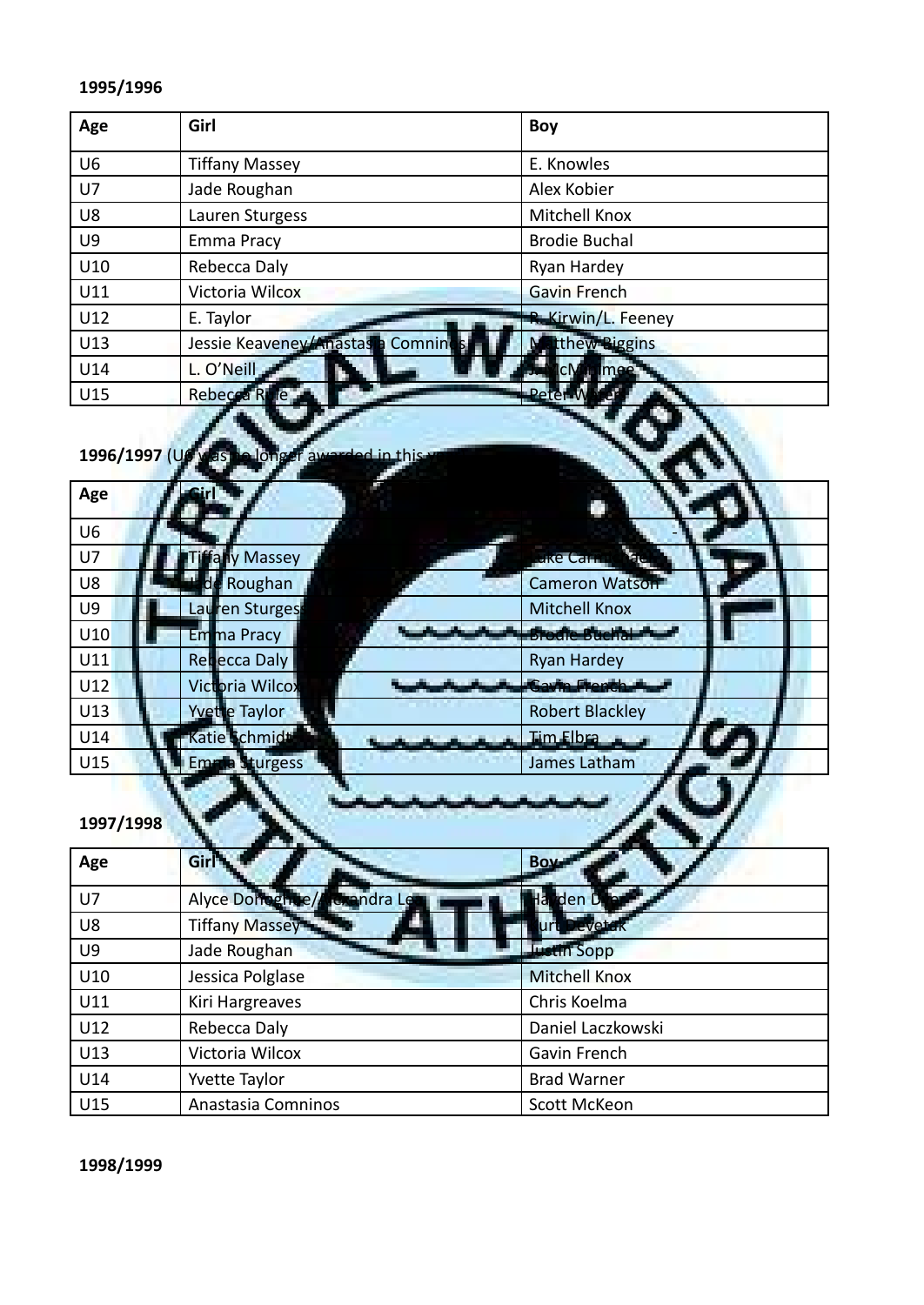| Age            | Girl                  | Boy                         |
|----------------|-----------------------|-----------------------------|
| U7             | Ashleigh Parrish      | Dane Chambers               |
| U8             | Alyce Donoghue        | Tom Paavola                 |
| U <sub>9</sub> | <b>Tiffany Massey</b> | <b>Kurt Devetak</b>         |
| U10            | Jade Roughan          | Jarrad Moore/Cameron Watson |
| U11            | Jessica Polglase      | Mitchell Knox               |
| U12            | Kiri Hargreaves       | John McKellar               |
| U13            | Rebecca Daly          | Daniel Laczkowski           |
| U14            | Victoria Wilcox       | <b>Gavin French</b>         |
| U15            |                       | <b>Brad Warner</b>          |
| 1999/2000      |                       |                             |

| Age            | Gi                     | <b>Boy</b>                              |
|----------------|------------------------|-----------------------------------------|
| U7             | he Ball                |                                         |
| U8             | cole Bury              |                                         |
| <b>U9</b>      | Alyce Donoghue         |                                         |
| U10            | <b>Tiffany Massey</b>  |                                         |
| U11            | de Roughan<br>Ja       | Justin Sopp/Erre koelm                  |
| U12            | Jessica Mitchell       | <b>Mitchell Knox</b>                    |
| U13            | liv enne Whit          | John McKellar                           |
| U14            | <b>Refecca Daly</b>    | Daniel Laczkowski                       |
| U15            | Victoria Wilcox        | Gavin French                            |
| 2000/2001      |                        |                                         |
| Age            |                        | <b>Boy</b>                              |
|                |                        |                                         |
| U7             | V O Brien<br>Ka        | <b>Connor Evans</b>                     |
| U8             | Isabel Ball            | Aaron Vassilor<br><b>oulos</b>          |
| U <sub>9</sub> | Alex Kinsella          | Mark O'Dure                             |
| U10            | Alyce Donoghue         | Tom Paavola                             |
| U11            | <b>Tiffany Massey</b>  | <b>Aathew Boreland/Warrick Whitmore</b> |
| U12            | Jade Roughan           | larrant Fennell/Chris Dodd              |
| U13            | <b>Ellen Patterson</b> | <b>Mitchell Knox</b>                    |
| U14            | Emma Pracy             | John McKellar                           |

| Age            | Girl           | Boy                            |
|----------------|----------------|--------------------------------|
| U <sub>7</sub> | Alyssa Cole    | Harley Donoghue/Jake Donnellan |
| U8             | Karley O'Brien | Luke Bury                      |
| U9             | Megan Tully    | Jacob Veale/Daniel Aguirre     |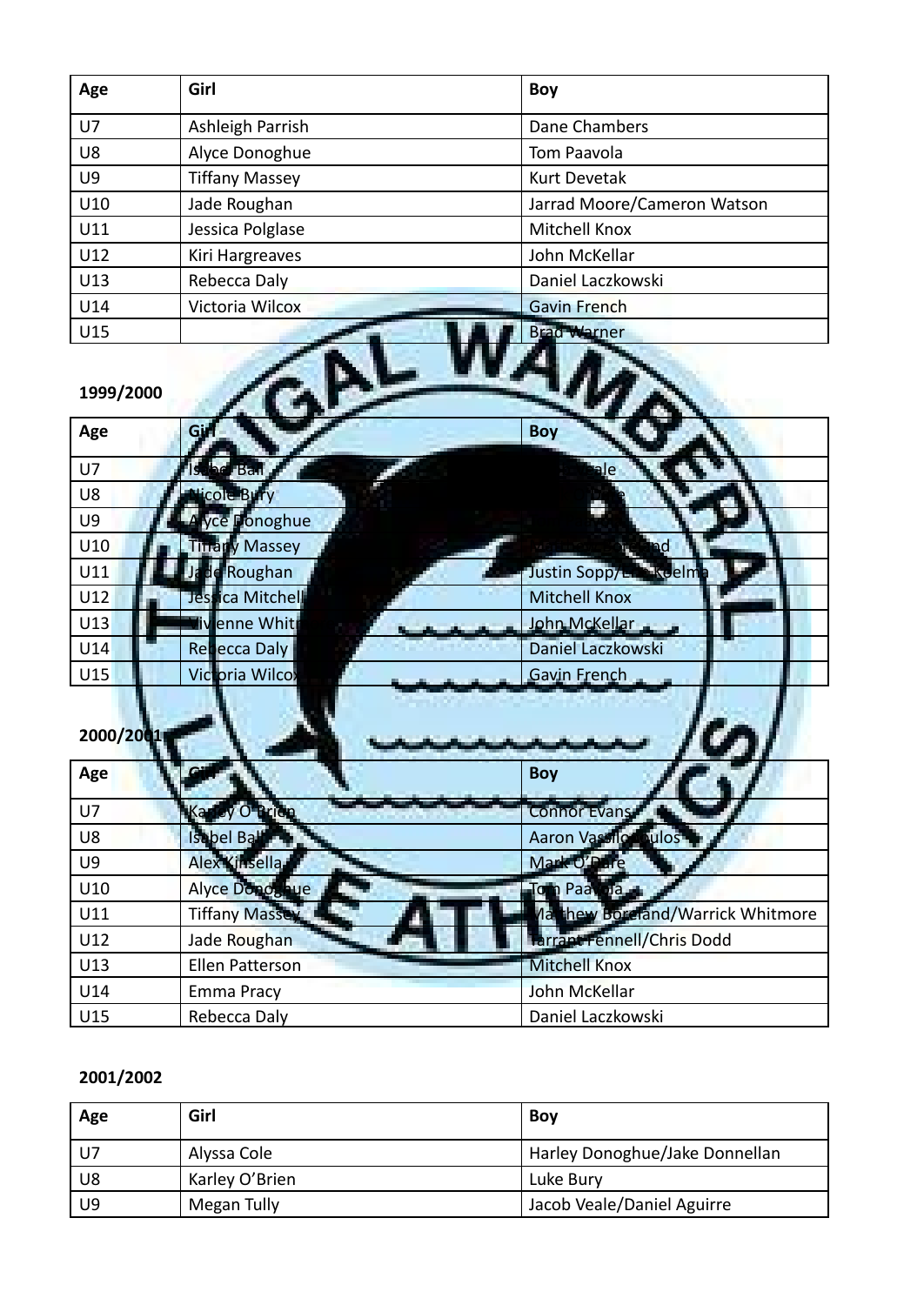| U10 | Rachelle Pengilley     | Mark O'Dare             |
|-----|------------------------|-------------------------|
| U11 | Melissa Payne          | Tom Paavola             |
| U12 | Kate Mitchell          | <b>Warrick Whitmore</b> |
| U13 | Jade Roughan/Lisa Syme | Chris Dodd              |
| U14 | Ellen Patterson        | Mitchell Knox           |
| U15 | -                      | Jeremy Simpson          |

the first party of the control of the control of the con-

#### **2002/2003**

| Age            | Girl                  | <b>Boy</b>           |
|----------------|-----------------------|----------------------|
| U7             | Hannah Beasle         | ø<br>don             |
| U8             | Madeleine Smith       | Ha<br>ler<br>DP      |
| U9             | Karley O'Brien        | Luke Bu              |
| U10            | Isabel Ba             | Aaron Vassilopou     |
| U11            | Ni ole Bury           | O'Dare               |
| U12            | <b>Alyce Donoghue</b> |                      |
| U13            | Mitchell              | em                   |
| U14            | <b>Syme</b>           |                      |
| U15            | Patterson             | <b>Aitchell K</b>    |
|                |                       |                      |
| 2013/201       |                       |                      |
| Age            | Gir                   | <b>Boy</b>           |
| U <sub>6</sub> | Savannah Balla        | <b>Max Miller</b>    |
| U7             | Annie Lowbridge       | <b>Jack Venables</b> |
| U8             | Tylah Legge           | Dylah Carruthers     |
| U9             | e Smith               | Zane McMillan        |
| U10            | Talitherhopkins       |                      |
| U11            | <b>Hadia Mou</b>      | <b>Marley Cole</b>   |
| U12            | Sara Ede              |                      |
| U13            |                       |                      |
| U14            | Jasmyn Garrick        |                      |
|                |                       |                      |
| U15            |                       |                      |

| Age | Girl                 | <b>Boy</b>               |
|-----|----------------------|--------------------------|
| U6  | Tyla Channells       | Monty Lowbridge          |
| U7  | <b>Abigail Giles</b> | <b>Matthew Fleming</b>   |
| U8  | Annie Lowbridge      | $\overline{\phantom{0}}$ |
| U9  | Ava Simos            | Jamie Davis              |
| U10 | Makayla Reilly       | Zane McMillan            |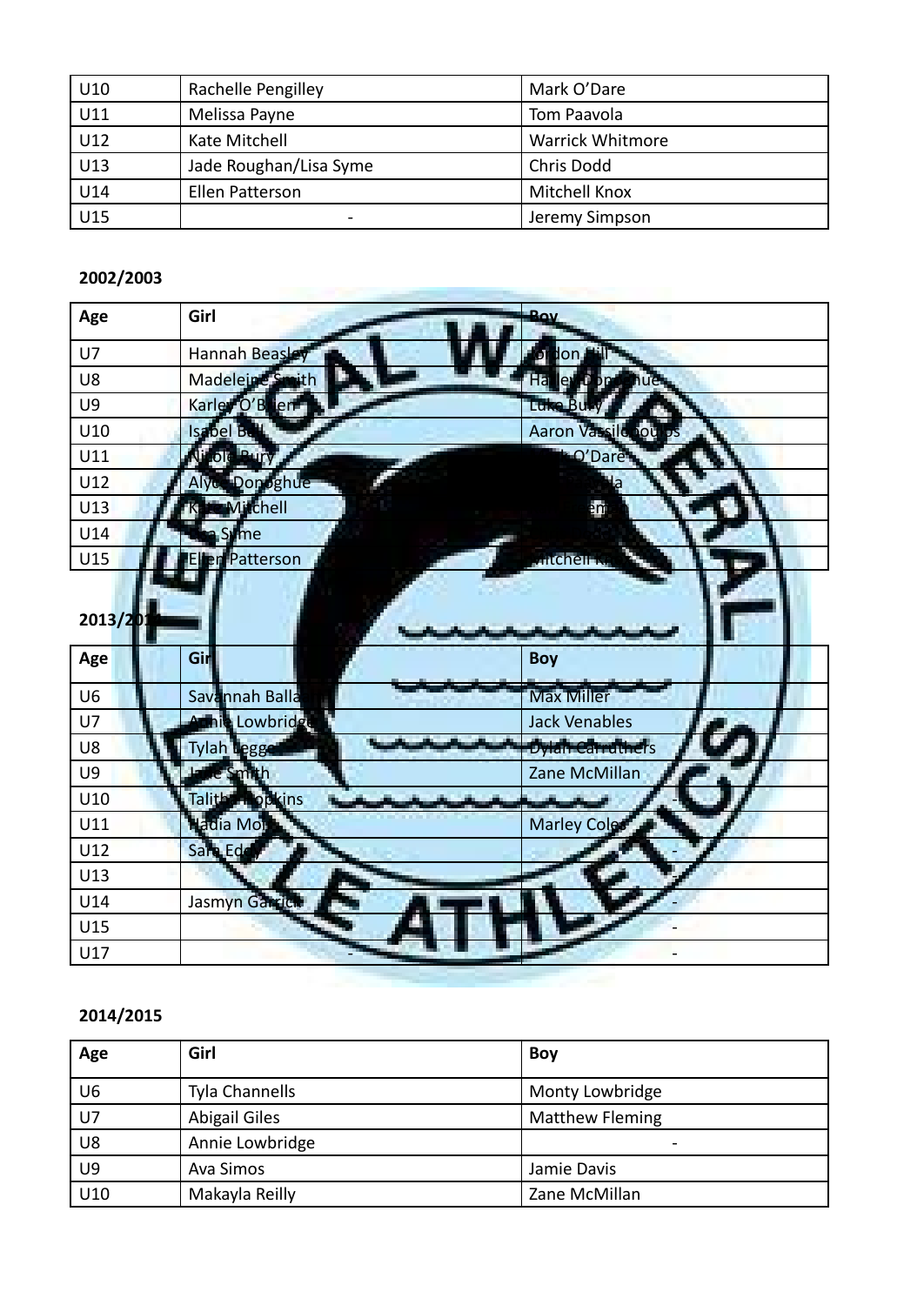| U11 | Tahlia Coles             | <b>Alex Simos</b>        |
|-----|--------------------------|--------------------------|
| U12 | Jaime Sheary             | Sebastian Gritten-Krause |
| U13 | Holly Leung              | <b>Marley Coles</b>      |
| U14 |                          | -                        |
| U15 | Jasmyn Garrick           | -                        |
| U17 | $\overline{\phantom{0}}$ | $\overline{\phantom{a}}$ |

the company's company's company's company's company's

#### **2015/2016**

| Age            | Girl                     |                     |
|----------------|--------------------------|---------------------|
| U <sub>6</sub> | Aleah Morgan             |                     |
| U7             | Nia Donnell              |                     |
| U8             | Cameron Stamp            | Max Millen          |
| <b>U9</b>      | Mia Smy                  | Alexander Russel    |
| U10            | 1a<br>e                  | Eleming             |
| U11            | Sienna Bo<br><b>fton</b> |                     |
| U12            | <b>Williams Coles</b>    | <u>iv</u>           |
| U13            | et Williams              |                     |
| U14            |                          | Aarley Co           |
| U15            | <b>h</b> Pantle          |                     |
| U17            |                          |                     |
|                |                          |                     |
| 2016/2017      |                          |                     |
| Age            | Girl                     | <b>Boy</b>          |
| U <sub>6</sub> | Ava Knight               | Harry Lowbridge     |
| U7             |                          |                     |
|                | <b>Fathilde Mantell</b>  | <b>Ashton Tutt</b>  |
| U8             | Nia Donnelly             | TajKnight           |
| U9             | <b>Cameron Stamper</b>   | Jaxson Tutt         |
| U10            | Annie Lowbridge          | Alexander Russe     |
| U11            | Maya Dillon              | Harley Limech       |
| U12            | Ella Orr                 | Silbert Johnston    |
| U13            | Tameika Peirce           |                     |
| U14            |                          |                     |
| U15            | Amelia Heron Little      | <b>Marley Coles</b> |

| Age  | Girl       | <b>Boy</b>         |
|------|------------|--------------------|
| U6   | Symi Doman | Aiden Russell      |
| l U7 | Lucy Bayss | Harry Lowbridge    |
| U8   | Kara Tobey | <b>Tobias Gray</b> |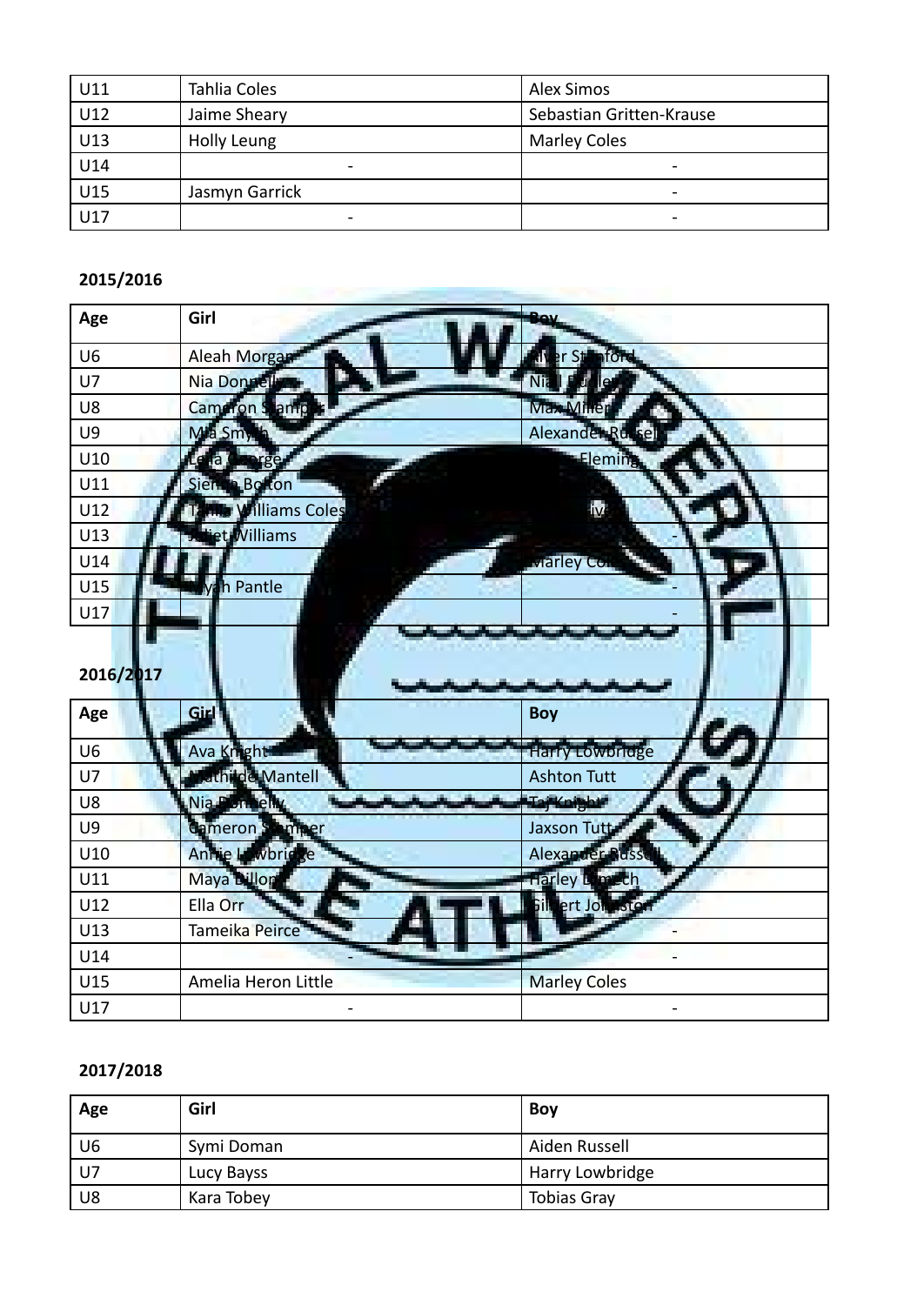| U <sub>9</sub> | Layla Pace          | Jimmy Johnston           |
|----------------|---------------------|--------------------------|
| U10            | Olivia Falconi      | James Milne              |
| U11            | Annie Lowbridge     | <b>Tyler Robson</b>      |
| U12            | Ava Simos           | <b>Talan Beatty</b>      |
| U13            | Lauren Gee          | <b>Andrew Davis</b>      |
| U14            | <b>Emily Weston</b> | $\overline{\phantom{0}}$ |
| U15            |                     |                          |
| U17            | Anya Tatarinoff     |                          |

| 2018/2019       |                      |                                                 |
|-----------------|----------------------|-------------------------------------------------|
| Age             | Girl                 |                                                 |
| U <sub>6</sub>  | Orla <b>Head</b>     | <b>Hudson Gotch</b><br>Braxton Bo<br><b>ton</b> |
| U7              | Enimy C              | Aiden Russell                                   |
| U8              | Œ<br>ulv             | Lowbridge                                       |
| <b>U9</b>       | Nissa Belkadi        |                                                 |
| U10             | <b>Channells</b>     | bh<br>on                                        |
| U11             | ne on Stamper        |                                                 |
| U12             | a Smyth              | <b>Lyler Rob</b> a                              |
| U13             | a Simos              | <b>Talan Beatty</b>                             |
| U14             | Izabella Dunne       | Kobi Melverton                                  |
| U15             | Emily Weston         | <b>Barnett Street, Street Street, Texas</b>     |
| U17             | Anya Tatarinot       |                                                 |
|                 |                      |                                                 |
| 2019/2020       |                      |                                                 |
| Age             | Girl                 | <b>Boy</b>                                      |
| U <sub>6</sub>  | Sophie Aulsebrook    | <b>Phoenty Khow</b>                             |
| U7              | Alori-Joh Atlamarmoi | Dimitri Katsabi                                 |
| U8              | Eminoy Clark         | <b>Travis Richards</b>                          |
| U9              | Jiya Marwalla        | Ethan Le                                        |
| U10             | Kara Tobey           | <b>n</b> Barb<br>a                              |
| U11             | Jasmine Freers       | ugh Argent                                      |
| U12             | Nia Donnelly         | <b>Cooper Clark</b>                             |
| U <sub>13</sub> | Melanie Bendevski    | <b>Lucas Hall</b>                               |
| U14             | <b>Ava Simos</b>     | Lachlan Bryant                                  |
| U15             | Izabella Dunne       | Kobi Melverton                                  |
| U17             | Lauren Gee           |                                                 |

| Age | Girl             | Bov           |
|-----|------------------|---------------|
| U6  | Nellie Lowbridge | Hunter Acland |